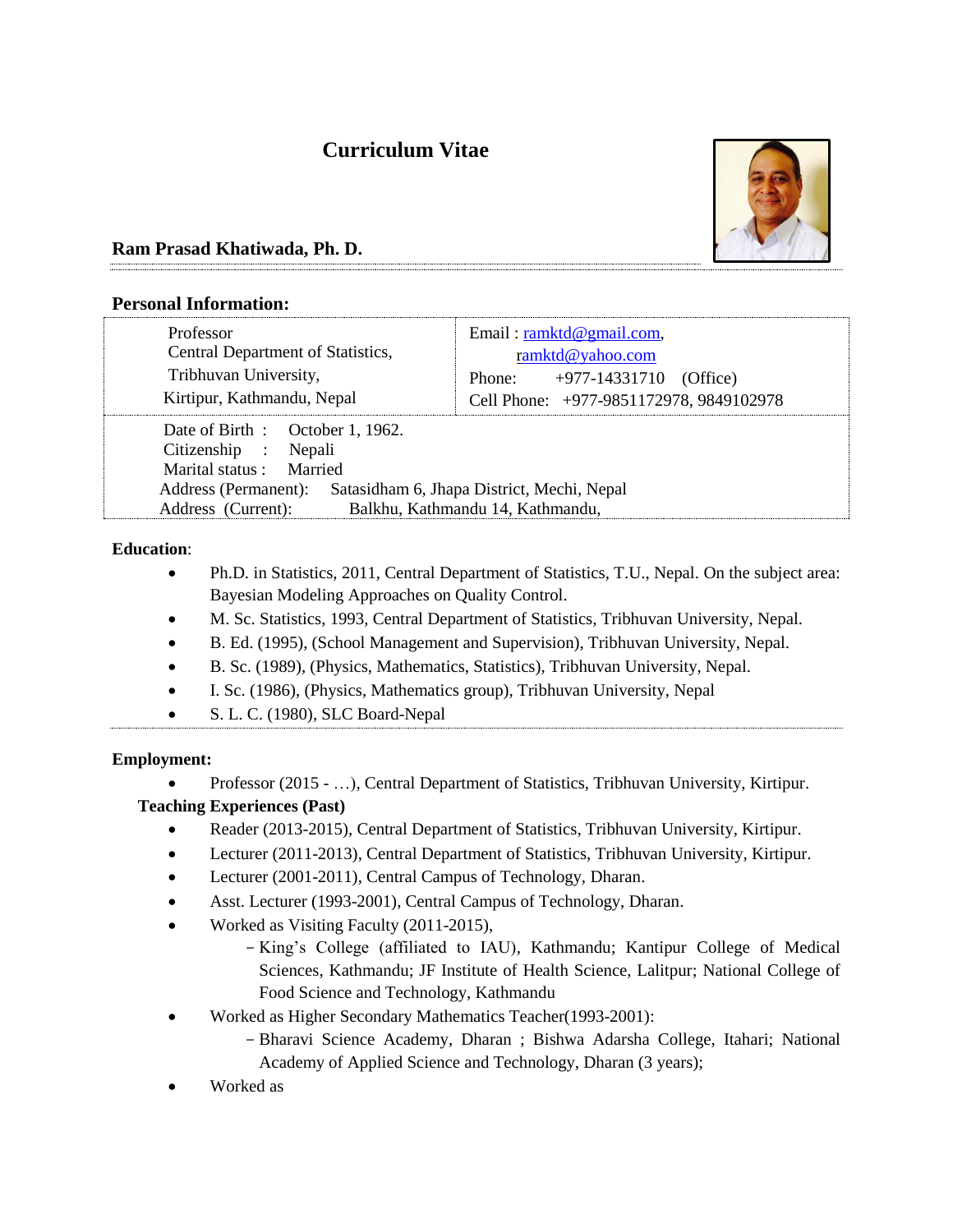- Founder/Principal of Chetana Higher Secondary School, Jhapa; High School Teacher for 7 years in different schools of Laitpur and Dhading Districts

## **Professional Memberships:**

- Member, International Society of Bayesian Analysis (ISBA)
- Member, Indian Bayesian Society
- General Secretary, Nepal Statistical Society
- Former Member, Faculty Board, Institute of Science and Technology, Tribhuvan University
- Member, Examination Board, IOST, TU
- Member, Statistics Subject Committee, Institute of Science and Technology, T.U.
- Member, Food Technology Subject Committee, IOST, T.U.
- Member, Network for Quality Productivity and Competitiveness –Nepal (NQPC-N)
- Program Co-coordinator, Society for Awareness & Development, (1993)

#### **Teaching (Subjects Tought):**

#### *At Present:*

- Bayesian Inference [M. Sc. (Statistics), III semester]
- Quality Control and Reliability [M. Sc. (Statistics), II semester] *Formerly:*
- Statistics and Probability [B. Tech. (Food), BBS, BBA. B. Sc. (CSIT), BE]
- Statistics I, Statistics II, and Applied Statistics [B. Sc. (Major Statistics)]
- Biostatistics [B. Pharm., B. P. H., M.P.H., B.Sc. and M.Sc.(Microbiology)]
- Research Methodology [B. Pharm., B.Sc. and M.Sc.(Microbiology)]
- Statistical Quality control and Total quality Management [M. Tech. (Food)]
- Quantitative Techniques and Operations Research [M.B.S. and M. A. (Economics)]

#### **Trainings:**

- Advanced Training Program on Bayesian Statistics: Theory and Computations, Organized by DST centre for Mathematical science, BHU, India. 12-17 January, 2010
- Research Methodology using SPSS, 2008, organized IOST, TU
- Research Methodology Workshop, 2003, organized by IOST, TU
- Training on Computer Applications, 2002, organized by IOST, TU
- Teaching Mathematics in Secondary School Level, Basic computer course,1992

#### **Research Interests:**

#### **Theoretical:**

Bayesian Inference and Bayesian Modeling

#### **Applied:**

- (Bayesian) Statistical Quality Control, Sampling Inspection and Reliability
- Industrial Statistics, Total Quality Management
- Bayesian Modeling and Inference on Food Sciences
- Environmental Statistics and Ecology
- **Biostatistics**

#### **Software Skills:**

- 'First Bayes' software for teaching Bayesian Statistics
- 'WinBUGS' software for Bayesian Inference
- $\bullet$  'R'
- SPSS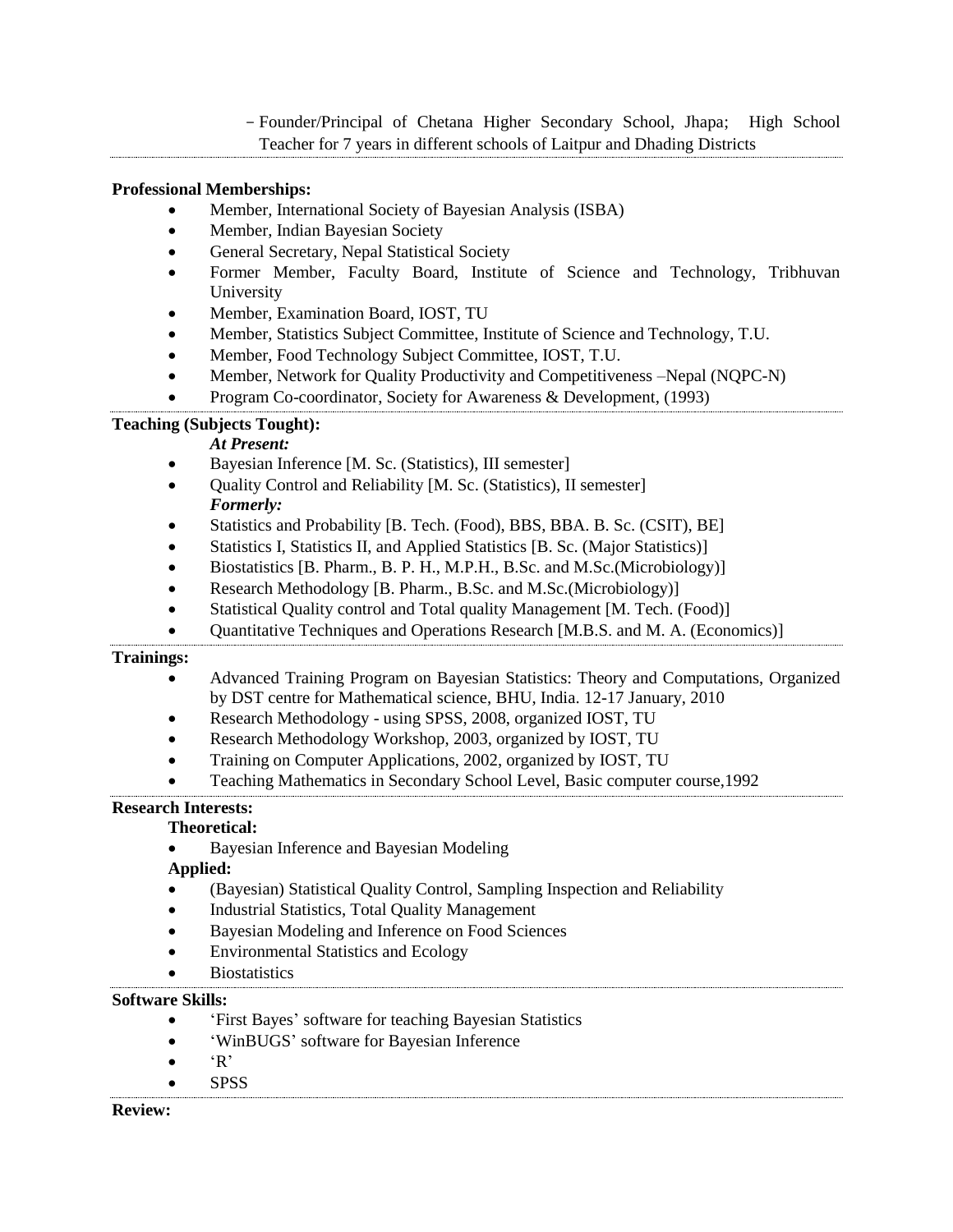- Our Nature
- Journal of Research in Peace, Gender and Development, www. Interesjounas.org/JRPGD.

#### **Publications:**

#### *Research Based Papers*

- Khatiwada, R. P. Bayesian Methods for Obtaining X-bar Chart: An Application on Food Quality Control. **In** *Journal of Institute of Science and Technology*, **19** (2), 2015
- Khatiwada R. P. & Sthapit, A. B. (2014). An Application of Gamma-Poisson Hierarchical Model for Modelling Failure to Operation Points for a Canning Process. *STM Journals, Research and Reviews: Journal of Statistics (Special Issue on Recent Statistical Methodologies and Applications);* Vol (2): 1-7
- Khatiwada, R. P. (2014). Bayesian Modelling by Method of Normal Regression: A Case of Modelling Gluten Content in terms of Protein Content in a Variety of Wheat. *Journal of Institute of Science and Technology*, **19** (1): 121-128
- Khatiwada, R. P. (2013). Bayesian Estimation of the Parameters of Pareto Failure Time Distribution. *Journal of Institute of Science and Technology*, **18** (2): 8-14
- Khatiwada, R. P. (2013). Modelling Porosity of a Rice Variety in terms of Moisture Content and Bulk Density: A Bayesian Approach. *Journal of Institute of Science and Technology*, **18** (1): 21-26
- Limbu, D. K., Khatiwada, R. P. & Koirala, M. (2012). Estimating Population Density of Himalayan Rangeland Weed *Senecio chrysamthemoidus* DC. *Our Nature* 10: 1-7
- Khatiwada, R. P. (2010). Analysis of Beta Prior Distribution for an Acceptance Sampling Plan in Food Quality: A Bayesian Approach. *Journal of Institute of Science and Technology*, Vol. XVI.
- Khatiwada, R. P. (2009). An Alternative Simplified Attribute Sampling Plan for Food Product Control. *Journal of the Food Science and Technology,* Vol. V.
- Sthapit, A. B. & Khatiwada, R. P. (2008). An Application of Bayesian Method in Packaged Food Quality Control. *Nepal Journal Science and Technology,* Vol. IX.

#### *Review Style Papers*

- Khatiwada, R. P. (2014). Quantification of Uncertainty in a Research work. *Molung Educational Frontier,* **4** (1):110-116
- Khatiwada, R. P. (2013). Exploratory Data Analysis: A Fashionable Method in Statistical Analysis. *Molung Educational Frontier,* **3** (2):126-133
- Khatiwada, R. P. (2010). Why use of an ANOVA is inappropriate everywhere? *Food Wave*, a yearly Bulletin of the NEFTSA.
- Sanjel, H., Sigdel, S. Lama, S. & Khatiwada, R. P. (2010) Six Sigma. (in) *Food Wave*, a yearly Bulletin of the NEFTSA.
- Khatiwada, R. P. (2007). Why Total Quality Management? *Food Wave,* a yearly Bulletin of the NEFTSA.
- Khatiwada, R. P. (2004). Choosing a Topic for research work. *(*in) *Swarna Jayanti Smarika,* Mahendra Multiple Campus Dharan, 2004.

#### *Reference Books*

- Khatiwada, R. P. (2013). *Introduction to Statistical Quality Control and Reliability*. Quest Publication, Kathmandu, Nepal.
- Khatiwada, R. P & Mandal U. K. (2016). *Introduction to Spatial and Survey Technology*. KEC Publication, Kathmandu Nepal
- Khatiwada, R. P., Pradhan, B. L. & Poudyal, N. (2015). *Research Methodology.* KEC Publication, Kathmandu Nepal.